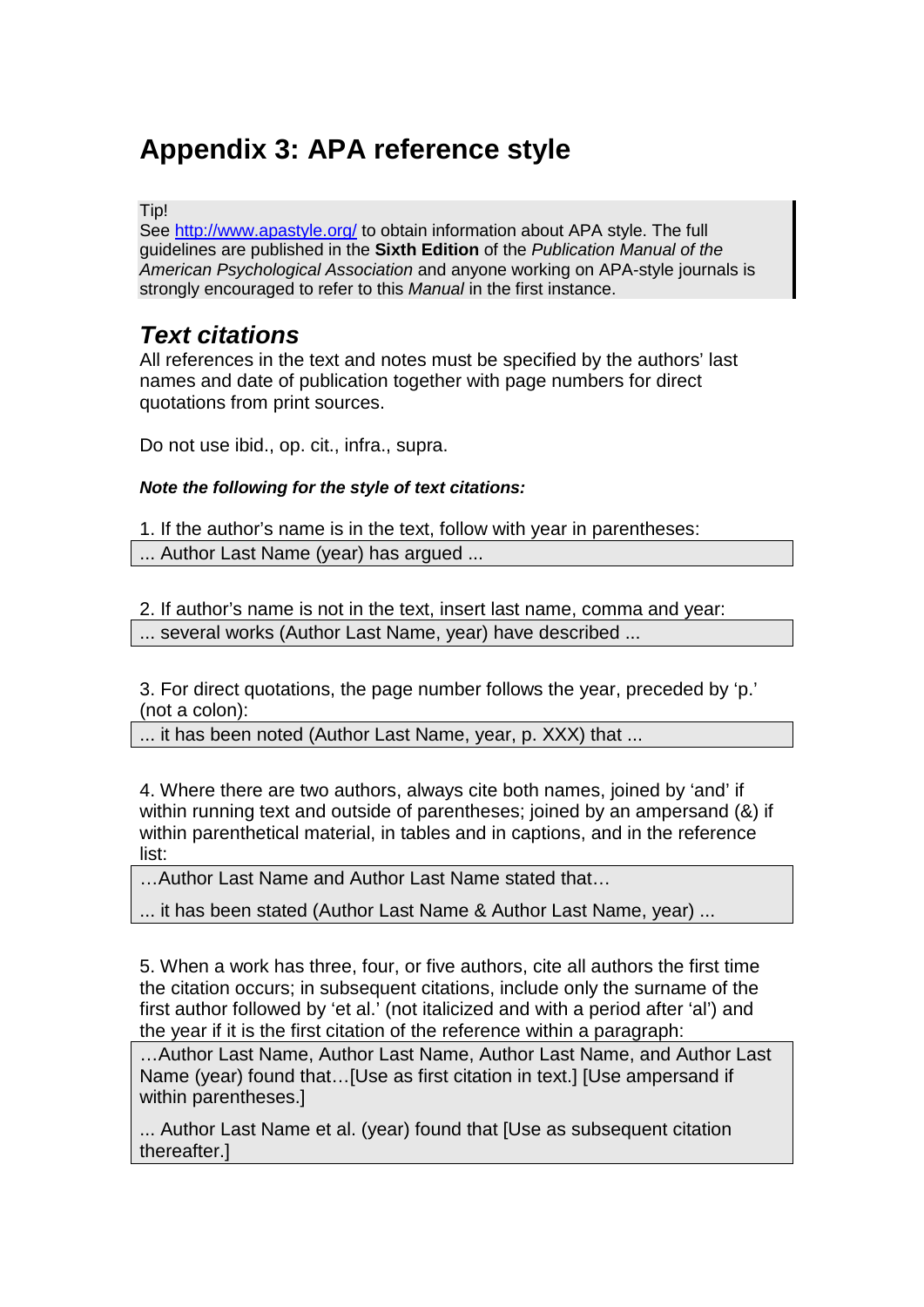6. When a work has six or more authors, cite only the surname of the first author followed by 'et al.' (not italicized and followed by a period after 'al') and the year for the first and subsequent citations.

In the reference list, however, provide the surnames and initials for up to and including the first seven authors. When authors number eight or more, include the first six authors' names, then insert three ellipses and then add the last author's name, for example:

Shackley, H., Powell, J., Leeming, K., Read, A., Goggins, A., Westwood, K., ...Ray, D. R. (2010). Article title. *Journal, 20,* 220−260.

7. If two references with six or more authors shorten to the same form, cite the surnames of the first authors and of as many of the subsequent authors as necessary to distinguish the two references, followed by a comma and 'et al.'. For example:

If you have entries for the following references:

…Smith, Jones, Clark, Kumar, Green, and Goggins (2000)

…Smith, Jones, Miller, Green, Powell, and Goggins (2000)

In the text you would cite them, respectively, as:

…Smith, Jones, Clark, et al. (2000) and Smith, Jones, Miller, et al. (2000)

8. If two or more references by the same author are cited together, separate the dates with a comma (in chronological order):

... the author has stated this in several studies (Author Last Name, 2000, 2001, 2002, 2006) ...

9. If there is more than one reference to the same author (or by the same two or more authors in the same order) and year, insert the suffixes 'a', 'b', 'c', etc. after the year of publication and repeat the year. The suffixes are assigned in the reference list, where these kinds of references are ordered alphabetically by title (of the article, chapter, or complete work):

... it was described (Author Last Name, 2000a, 2000b, 2000c) ...

10. List two or more works by different authors who are cited within the same parentheses in alphabetical order by the first author's surname, separated by semicolons:

... and it has been noted (Clark, 2001; Miller, 2001) ...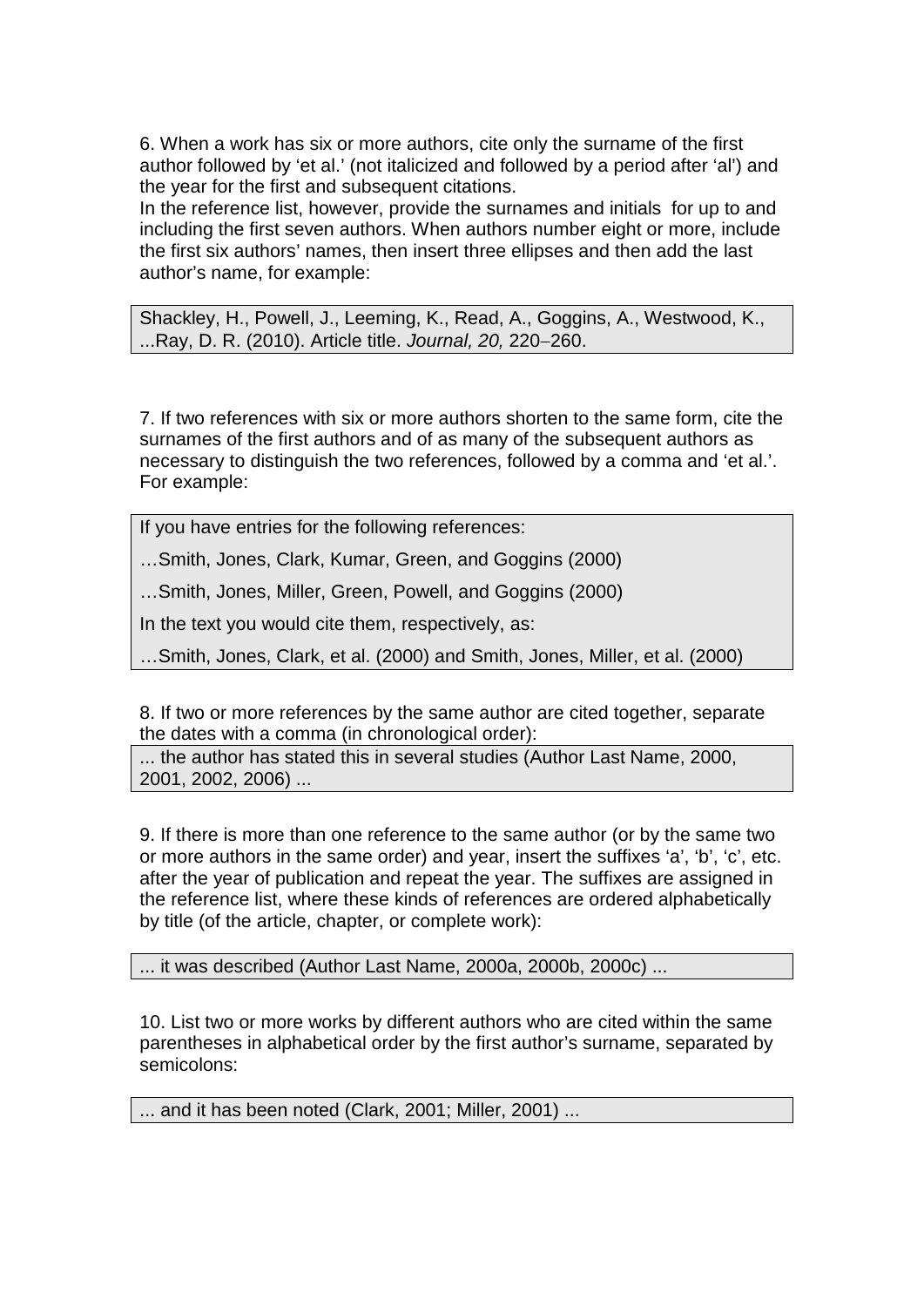Exception: You may separate a major citation from other citations within parentheses by inserting a phrase, such as 'see also' before the first of the remaining citations, which should be in alphabetical order:

### ... (Miller, 2001; see also Clark, 2000; Smith, 2000) ...

11. When names of groups (e.g. government agencies, universities, etc.) serve as authors, these are usually spelled out each time they appear in a text citation. However, some group authors can be spelled out in the first citation and abbreviated thereafter:

First text citation:

... (National Institute of Mental Health [NIMH], 2000) ...

Subsequent text citation:

... (NIMH, 2000) ...

12. When a work has no author as such, cite in the text the first few words of the reference list entry (usually the title) and the year. Use double quotation marks around the title of an article or chapter or web page and italicize the title of a journal, book, etc.:

... it was stated ("Title of publication", year) that ...

13. Citations from personal communications are not included in the reference list; cite in text only, giving the initials as well as the surname of the communicator and provide as exact a date as possible:

... (Initial and Last Name of Person, personal communication, April 28, 2000).

# *Reference list*

# *General*

- 1. Check that the list is in alphabetical order by surname of the first author (treat Mc and Mac alphabetically and literally, not as if they were all spelled 'Mac').
- 2. Names should be in initial cap then lower case.
- 3. Where several references have the same author(s), do not use ditto marks or em dashes; the name must be repeated each time.
- 4. Last Names containing de, van, von, De, Van, Von, de la, etc. should be alphabetized according to the language of origin.
- 5. Names containing Jr or II should be listed as follows: Author Last Name, Initials, Jr. (year). Author Last Name, Initials, II (year).
- 6. When ordering several works by the same first author:
	- Single-author references arranged in date order, the earliest first;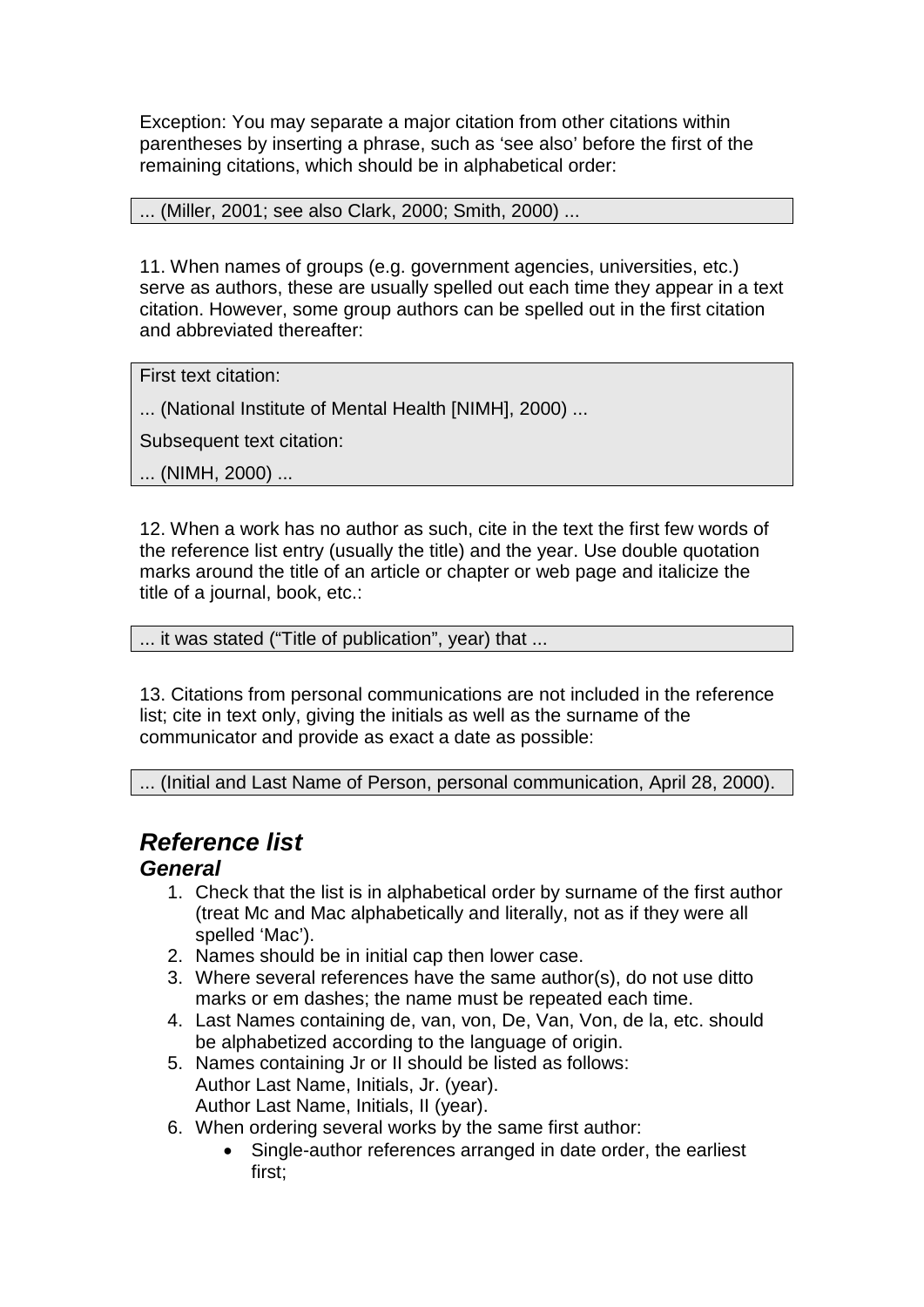- Single-author entries precede multiple-author entries beginning with the same surname
- Two or more author references in alphabetical order according to the second author's last name, or if the second author is the same, the last name of the third author, and so on
- References with the same authors in the same order are arranged by year of publication, the earliest first:

```
Brown, J. (2003)
Brown, T. R., & Yates, P. (2003)
Brown, W. (2002)
Brown, W. (2003a)
Brown, W., Hughes, J., & Kent, T. (2003)
Brown, W., & Jones, M. (2003)
Brown, W., & Peters, P. (2002)
```
- 7. Check that all periodical data are included volume and page numbers (complete span, not shortened), publisher, place of publication, etc. Only give the issue number in parentheses immediately after the volume number if each issue of a journal begins on page 1.
- 8. The date of retrieval of online material is no longer required, only the URL; see example below.
- 9. A word about publisher locations in book references: for all countries outside the US, the country as well as the city of publication should be supplied, e.g. 'London, UK', 'Oxford, UK', 'Toronto, Canada', etc. For the US, the state abbreviation should be included after the city, except when the name of the state is part of the publisher's name, e.g. 'New York, NY: Cambridge University Press'; 'New York: State University of New York'; 'Minneapolis: University of Minnesota Press'.
- 10.Check journal for examples.

# *Reference styles*

#### *Journal article*

Author, A. A., Author, B. B., & Author, C. C. (year). Article title. *Journal Name, vol no.,* xx–xx.

Miller, A. J., Thomson, F., & Callagher, D. (1998). Affluence in suburbia. *Suburbian Studies, 12*, 9–12.

### *Book*

Author, A. A. (1994). *Book title.* Location: Publisher.

Miller, A. J., Thomson, F., & Callagher, D. (1998). *Affluence in suburbia*. London, UK: BL Books.